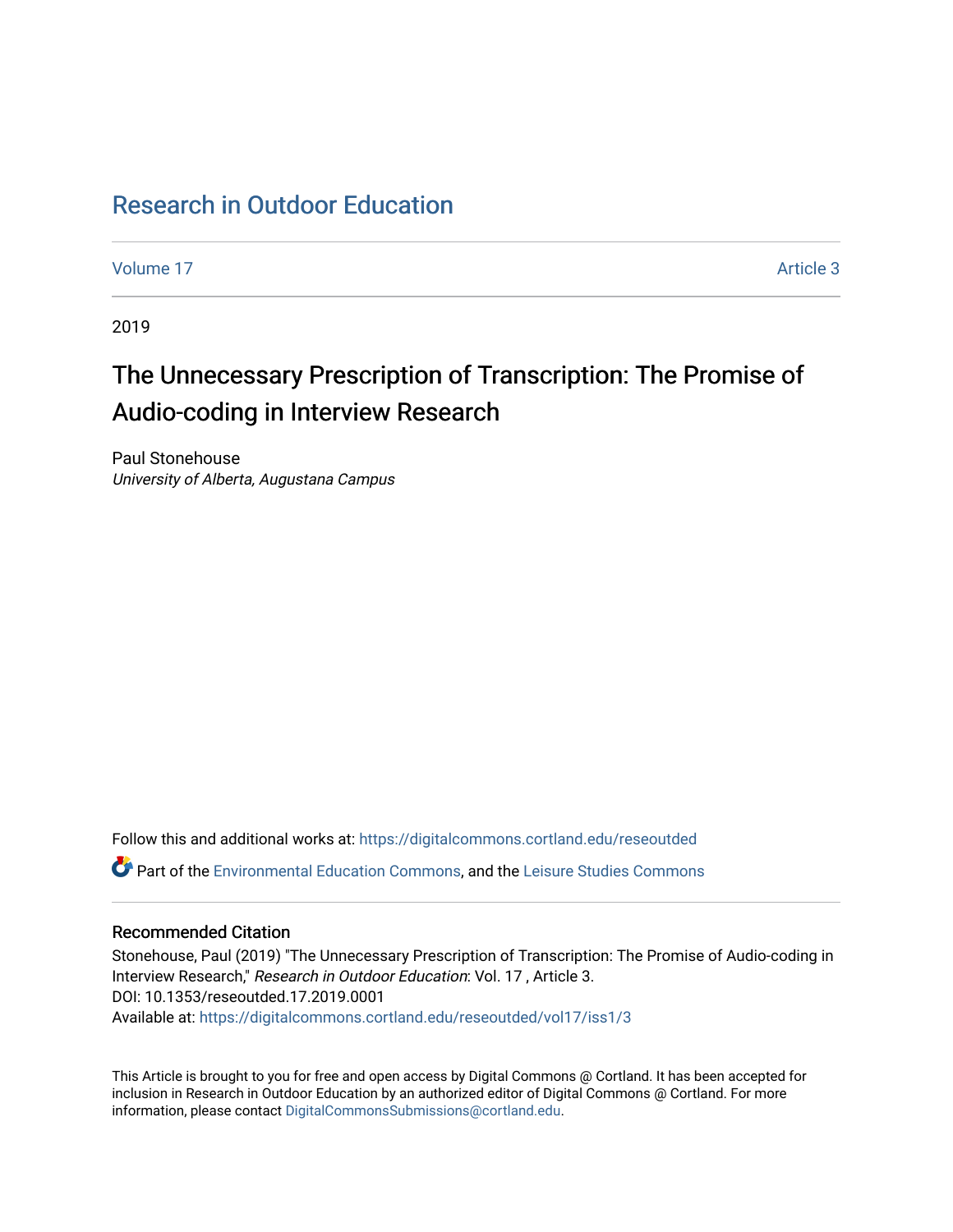Research in Outdoor Education 2019, Vol. 17, pp. 1–19

# **The Unnecessary Prescription of Transcription: The Promise of Audio-coding in Interview Research**

Paul Stonehouse

## **Abstract**

Interviewing is a ubiquitous, although time-consuming, method in Outdoor Education research. Typical analysis requires a transcript of the entire recorded interview, on which a researcher creates and attaches codes to substantive sections. Qualitative software technology now allows the researcher to code directly on an audio-file (i.e. audio-coding), thus saving significant time. This article explains the differences between whole-interview transcription and audio-coding, while also comparing the strengths and weaknesses of each. The topic is examined via a detailed analysis of the available audio-coding literature and the author's own experience with Computer-Assisted Qualitative Data Analysis Software (CAQDAS) and audio-coding specifically. Although slow in adoption, audio-coding is now a viable and increasingly accepted form of interview analysis within the qualitative research community. Outdoor Education researchers should consider the use of audio-coding as it can significantly speed the efforts of our research while maintaining or exceeding the trustworthiness of our findings. Such increases in efficiency over time could result in more quickly building generalizable claims from increasing numbers of individual cases.

**Keywords:** Audio-coding, direct coding, interview analysis, interview research, transcription

Address correspondence to Paul Stonehouse, Ph.D., Assistant Lecturer in Outdoor Education, University of Alberta, Augustana Campus 4901-46 Avenue, Camrose, Alberta Canada T4V 2R3. Email: paul.stonehouse@ualberta.ca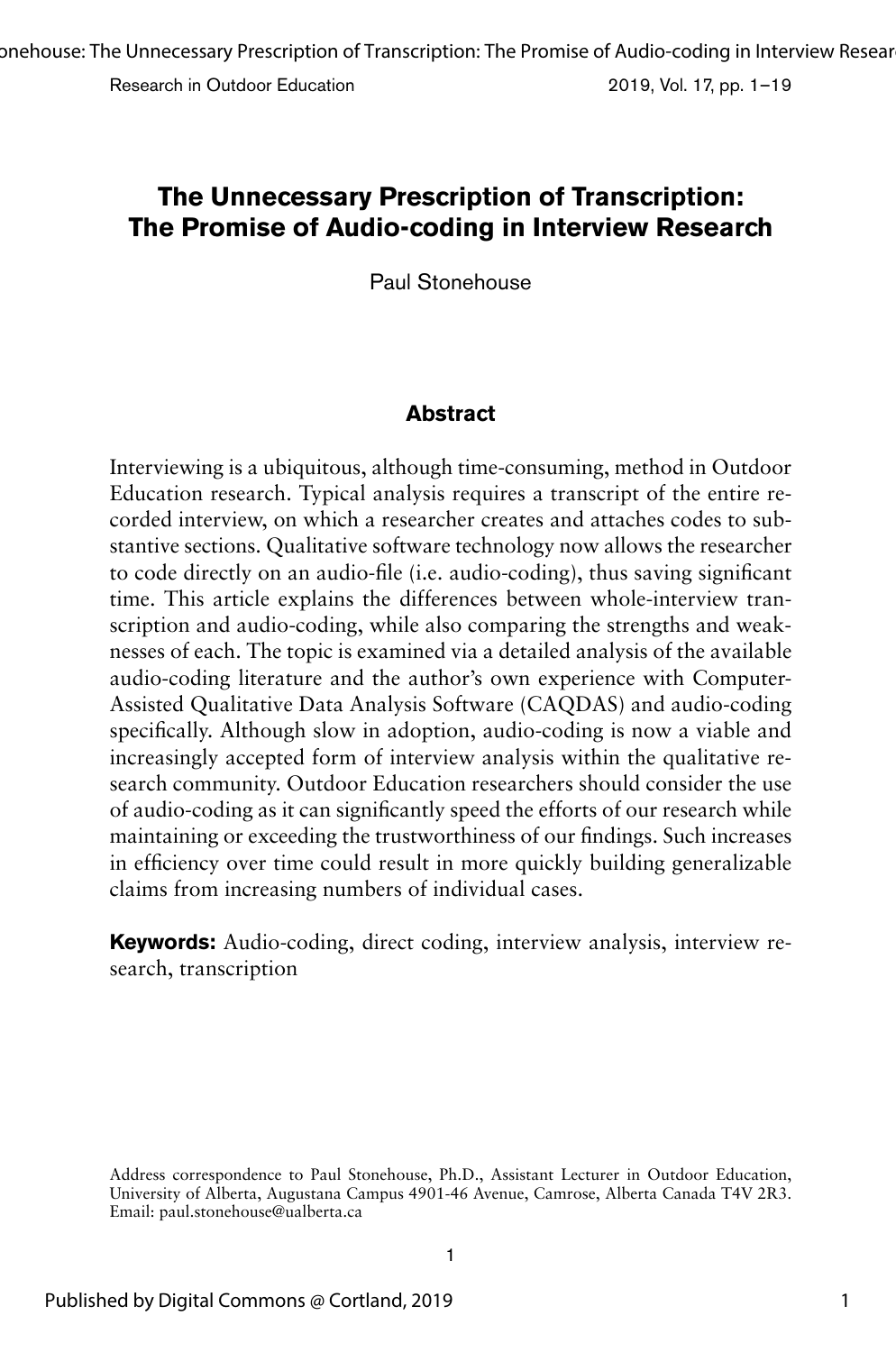Qualitative Interviewing has today become a key method in the human and social sciences, and also in many other corners of the scientific landscape such as education and the health sciences. Some have even argued that interviewing has become the central resource through which the social sciences—and society—engage with the issues that concern us" (Brinkmann, 2013, p. 1).

## **Introduction: Interviews, an Experiential Method**

Interviewing is a ubiquitous method used in Outdoor Education research. Indeed, when one looks at the principal American journals associated with Outdoor Education, one finds the following. In the last four issues of *The Journal of Experiential Education* (*41*(2), *41*(3), *41*(4), *42*(1)), 10 of the 23 (43%) peer-reviewed articles used interviewing within their research design. Similarly, within the last four issues of *The Journal of Outdoor Recreation, Education and Leadership 10*(1), *10*(2), *10*(3), *10*(4)), five of the 20 (25%) peer-reviewed articles used interviewing. Finally, in the last four issues of *Research in Outdoor Education* (Volumes *13*, *14*, *15*, *16*), six of the 22 (27%) peer-reviewed articles employed interviewing. Thus, within current U.S. outdoor-related journals, interviewing represents a substantial portion of the qualitative data collection methods employed—and for good reason. Interviews "lend themselves most naturally to the study of individual lived experience" (Brinkmann, 2013, p. 47), accessed through the interviewee's thoughts, attitudes and feelings (Peräkylä , 2005, p. 869). The implicit respect and valuing of a participants' narrative creates an intimate and almost reverent event that encourages trust (Josselson, 2013 p. 103), which often results in an interviewee giving themselves fully to the method (Brinkmann, 2013, p. 28; Gillham, 2000b, pp. 7, 10). As many qualitative researchers know, interviewing can quite reasonably be called, a "methodology of friendship" (Kong, Mahoney & Plummer, 2002, p. 241), with no other method so consistently bringing rewards (Drever, 2003, p. 9). It is little wonder, then, that Outdoor Education researchers, are drawn to this method that privileges a participants' *experience*. For, an interview itself might be likened to an act of Experiential Education (Dewey 1929/1958, p. 4), where the interviewee is asked to reflect (Dewey's secondary experience) on an experience they've had (Dewey's primary experience).

Despite the centrality of interviewing within Outdoor Education research, it is not without its challenges: principally time (Carey, 2012, p. 89; Kvale & Brinkman, 2008, p. 115). Gillham (2000b, p. 9) estimates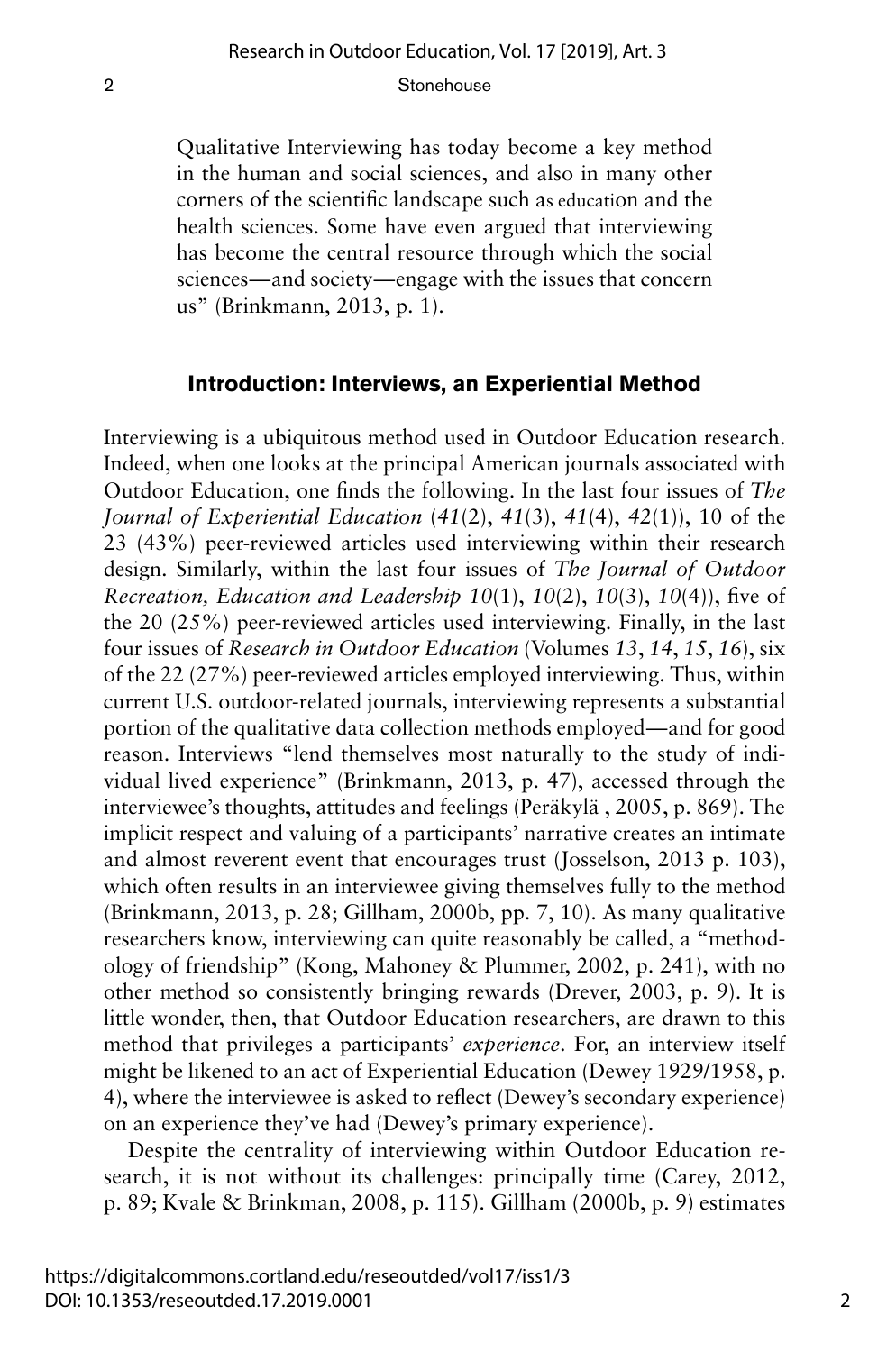that between trialing questions, preparing the interview schedule, conducting the interview, transcription, analysis, and write-up, a researcher will spend 50 hours for each hour interviewed. Such an investment is lamentable because it necessarily limits inquiry to fewer participants than researchers might wish. While much of this time investment is unavoidable, this may not be the case with transcription. Since all forms of research present a "tension between a need to gather as much rich data as possible whilst also being realistic about financial and time constraints" (Carey, 2012, p. 117), finding efficiencies (such as minimizing transcription) within the research process, provided they do not compromise rigor, allow researchers to allocate their time more productively.

The practice of transcription creates a written representation of a recorded interview, and is a technique common to all of the aforementioned articles (save Dorfsman & Horenczyk (2018) who do not indicate how they analyzed their interviews), and to the vast majority of interview research more broadly. This reduction of an oral conversation to text has been traditionally deemed a necessary step in interview analysis. For, a written facsimile of an interview has been required for a crucial aspect of the analysis process: coding. Through coding, substantive sections of an interview are assigned brief descriptive words or phrases, which aid in the eventual discovery of themes within the interviews. Thus, to code an entire interview, a researcher has needed a transcript of the entire interview. Although coding is an inevitable component of thematic interview analysis, technological advances now allow full-transcription of an interview to be potentially bypassed. Current Computer-Assisted Qualitative Data Analysis Software (CAQDAS) programs allow researchers to attach such codes directly to specific portions of the interview audio file (rather than to a transcribed facsimile). This technique allows the researcher to conduct the interview analysis BEFORE transcribing ONLY the necessary sections of the interviews that through analysis reveal themselves to be necessary for reporting/ publication. Thus, in addition to minimizing time spent on transcription, "audio-coding" immerses the researcher in the actual recorded interview during the entirety of the analysis, rather than performing the analysis on a facsimile of the conversation. Such immersion makes audio-coding a distinct analytical advancement, rather than only a development in efficiency as speech-to-text transcription software (discussed later) promises.

Whether transcribing at the conservative rate of five hours for every hour interviewed (Gillham, 2000a, p. 62), or at a faster rate made possible by speech-to-text transcription tools, audio-coding side-steps whole-document transcription and transcribes solely the necessary portions of an interview, thus creating substantial time savings. If academic rigor could be main-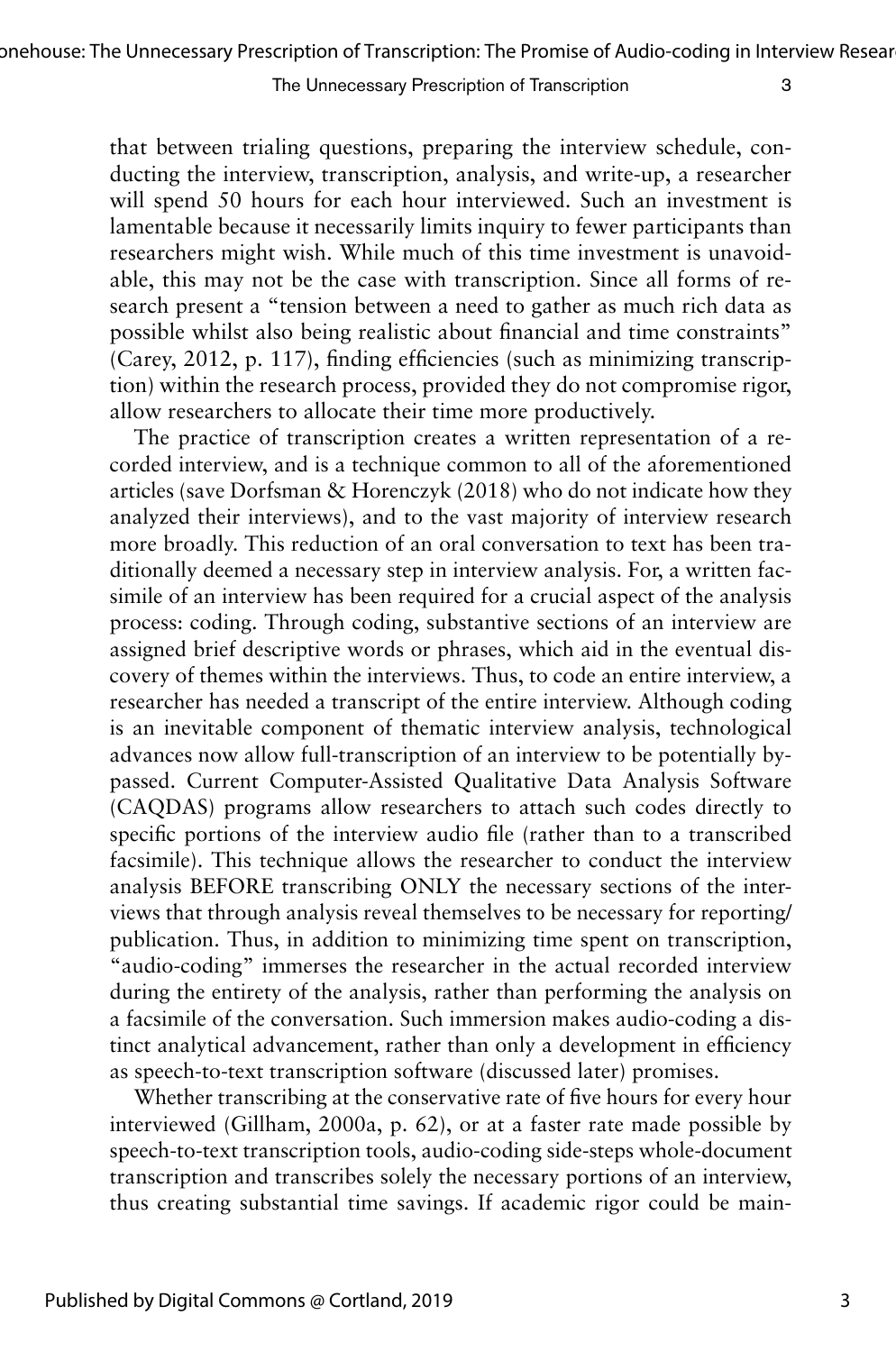tained (or even eclipsed as I will argue), while decreasing the analysis time through audio-coding, more interview research could be conducted, which would mitigate against qualitative inquiries' most limiting factor: its lack of generalizability.

Although this technology has been available for nearly two decades, it has been slow to permeate the qualitative culture. Such sluggish adoption of available technology is typical of a careful research community, which wishes to ensure the quality of their work. However, technology continues to transform our practice and just as audio recordings revolutionized interview analysis in the 1970s, and the availability of CAQDAS programs in the 1980s and 1990s, it is predicted that audio-coding is a natural development in the evolution of the interview (Evers, 2011, Section 2.3).

While an article on interviewing as a method might seem better published elsewhere, it is to the Outdoor and Experiential Education field that I wish to speak directly. For reasons more clearly expounded in the conclusion of this paper, I understand audio-coding to be highly relevant to the evolution of our practice. To the aims of *Research in Outdoor Education* specifically, greater efficiency in qualitative research analysis directly impacts outdoor program assessment and thereby influences evidence-based practices amongst practitioners, educators, and apprenticing students in Outdoor Education. By alerting Outdoor Education researchers to accepted analysis techniques that increase efficiency, the *breadth* of our knowledge can accelerate, without sacrificing the *depth* for which qualitative inquiry is celebrated.

### **Traditional Interview Analysis: Whole Interview Transcription**

Transcripts are associated with analytical rigor, because it is assumed that through conscientious transcription the interview will be faithfully represented through text (Bird, 2005, p. 240). The creation of a transcript includes: electronically recording an interview; deciding on a level of transcribed detail (e.g. will back-channel noises like coughs or emotional tones such as laughter be transcribed) appropriate for the research purpose; transcribing the interview either oneself or through a paid transcriber, often with the use of specific transcription playback software; re-listening to the interview while proof-reading the created transcript, and making any necessary changes (Rapley, 2012, p. 547).

The vast majority of contemporary qualitative methodology resources appear to assume whole-interview transcription as a necessary component of interview analysis (e.g. Creswell, 2014, pp. 194–204; Hahn, 2008, p. 76;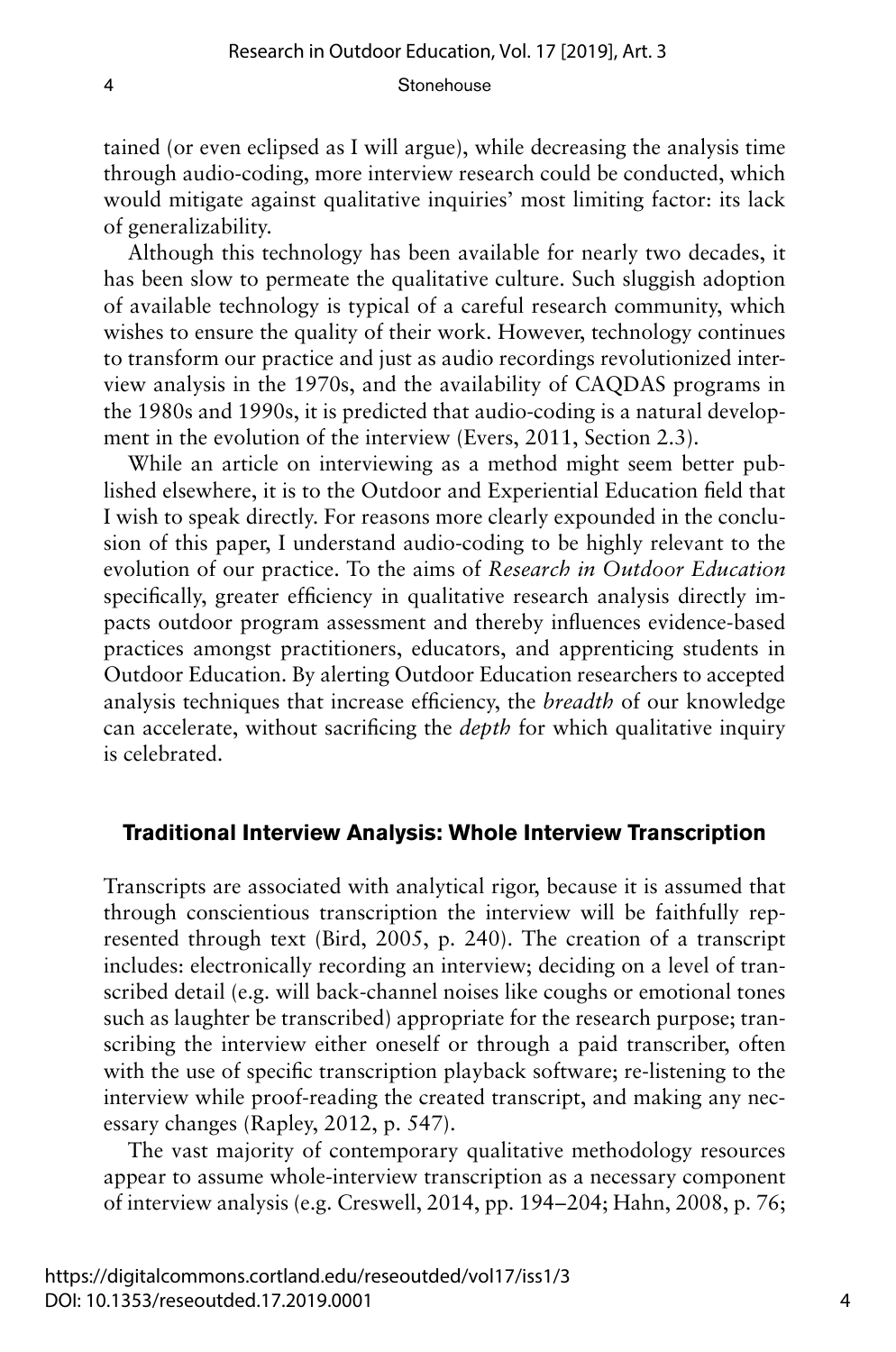onehouse: The Unnecessary Prescription of Transcription: The Promise of Audio-coding in Interview Resear

The Unnecessary Prescription of Transcription 5

Maxwell, 2013, p. 105; Miles, Huberman, & Saldaña, 2014, pp. 5, 11, 46, 336; Rubin & Rubin, 2012, pp. 190–192; Seidman, 2014, pp. 79, 118–119, 133, 135–136, 164, 177). Some current and well-established texts seem to be antiquated and perhaps even unaware of current technological possibilities. For example, Creswell (2013, p. 175) recommends the use of high quality "tapes" for audio recording (!), and although mentioning ATLAS.ti, a notable CAQDAS program and a progenitor of audio-coding technology, he makes no allusion to audio-coding whatsoever (similarly see Miles, Huberman, & Saldaña, 2014 above). In one case, Magnusson and Marecek (2015, pp. 74–75) caution that "neither listening to an interview recording nor working from notes is sufficient. You must work with a written transcription that is a verbatim . . . record of what was said." Although this comment alludes to the availability of other techniques, Magnusson and Marecek offer no explanation as to why whole-interview transcription is solely sufficient.

As noted above, all (save Dorfsman & Horenczyk, (2018) who do not identify their analysis technique) the aforementioned articles, in the examined U.S. outdoor-related journals, employing interviewing as a method seem to assume the necessity of full-interview transcription (e.g., Bailey & Falk, 2016, p. 72; Bell & Ricker, 2016, p. 6).

## **Strengths of Whole-Interview Transcription**

Several strengths have been traditionally associated with full-interview transcription. Hahn (2008, p. 78) and Josselson (2013, pp. 176–177) suggest that the slow process of accounting for the interview, word by word, allows researchers to immerse themselves in the data. However, perhaps the greatest advantage of whole-interview transcription is the searchability it allows (Evers, 2011, Section 4). It is common for a researcher to remember a specific idea or comment from an interview, but be unable to recall its location or interviewee. Reducing a conversation to digital text, allows the interview to be searched, thus providing an aid to the researcher.

A transcript also permits an interviewee to confirm its accuracy, thereby increasing the trustworthiness of the research (Drever, 2003, p. 61). Such "member checking" is enhanced by recent CAQDAS developments, which link transcripts to the audio file. That is, the researcher or interviewee can "click back and forth" between the audio file and the written facsimile. "The ability to synchronize the transcript with the original media file ensures the transparency and trustworthiness of the research process" (Paulus, Lester, & Dempster, 2014, p. 111). With that said, the trustwor-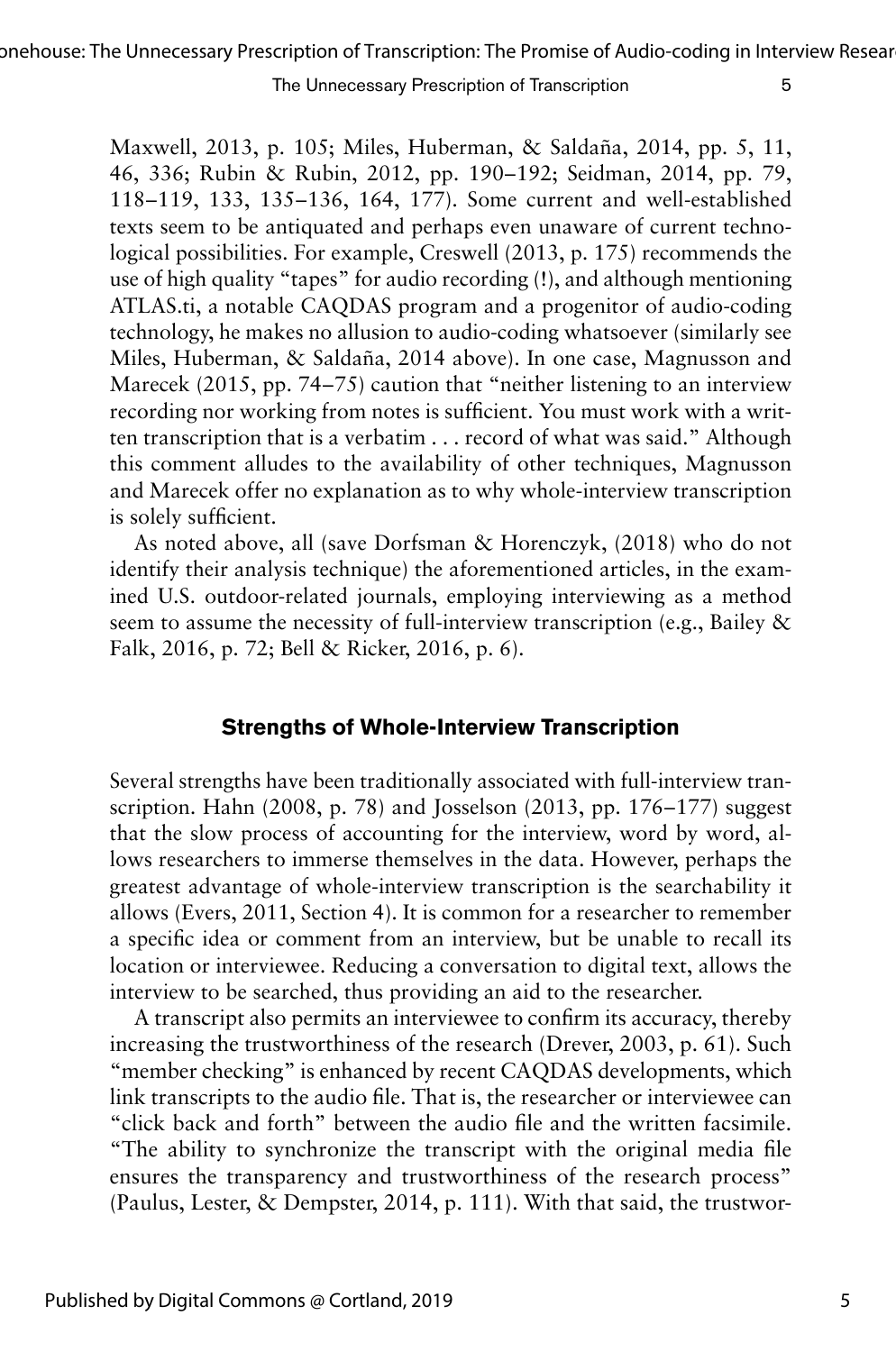thiness of the research should ultimately be judged on the fairness of how the interviews were coded, interpreted, and written-up—not merely on how the interviews were transcribed before the analysis began in earnest.

Although the above strengths are notable, I will later demonstrate how audio-coding meets or surpasses them, while avoiding the many limitations commonly associated with transcripts, which I discuss next.

## **Limitations of Whole-Interview Transcription**

The most frequent criticism of transcription is that of its subjectivity:

Further complicating the issue, some scholars highlight the subjective nature of transcription. Subtle elements within human communication (e.g. paralinguistics—pitch, volume, intonation) nuance meaning, elicit emotion, and resist reduction to a written form. Thus, in deciding how best to represent these subtleties, a researcher's "fingerprints" can be found throughout a transcript (Tilley, 2003, p. 752).

Social interaction is too complex to capture in its entirety, thus all transcriptions "should be considered partial representations, selective and situated in relationship to the goals of a particular study" (Paulus, Lester, & Dempster, 2014, p. 95). While some transcription of the interviewee's comments is inevitable (e.g. for publishing purposes), the concern here is that in wholeinterview transcription, the reduction of the social interaction to text occurs BEFORE the analysis, rather than once the analysis is finished as is done in audio-coding. Indeed, Magnusson and Marecek (2015), who argued for verbatim whole-interview transcriptions above, caution that "sometimes you may benefit from listening again to a segment of an interview as you are doing the analysis. That also gives you the opportunity to add more details to the transcription of that segment" (pp. 74–75). If this is the case, why not just code on the audio-file, so that you ALWAYS return to the pertinent segments of the actual interview? In 2008, Poland similarly questioned the desirability of transcription in the interpretive process, noting that verbal communication does "not translate easily into text" (pp. 884–885). Using stronger language, Kvale and Brinkmann (2008) describe a transcript as "a bastard, it is a hybrid between an oral discourse . . . face to face . . . and a written text created for a general, distant, public" (p. 192). It is important to note that these scholarly criticisms are questioning the time-honored value of transcription not because of its time-consuming nature, but because it forces analysis from a partial and selective representation.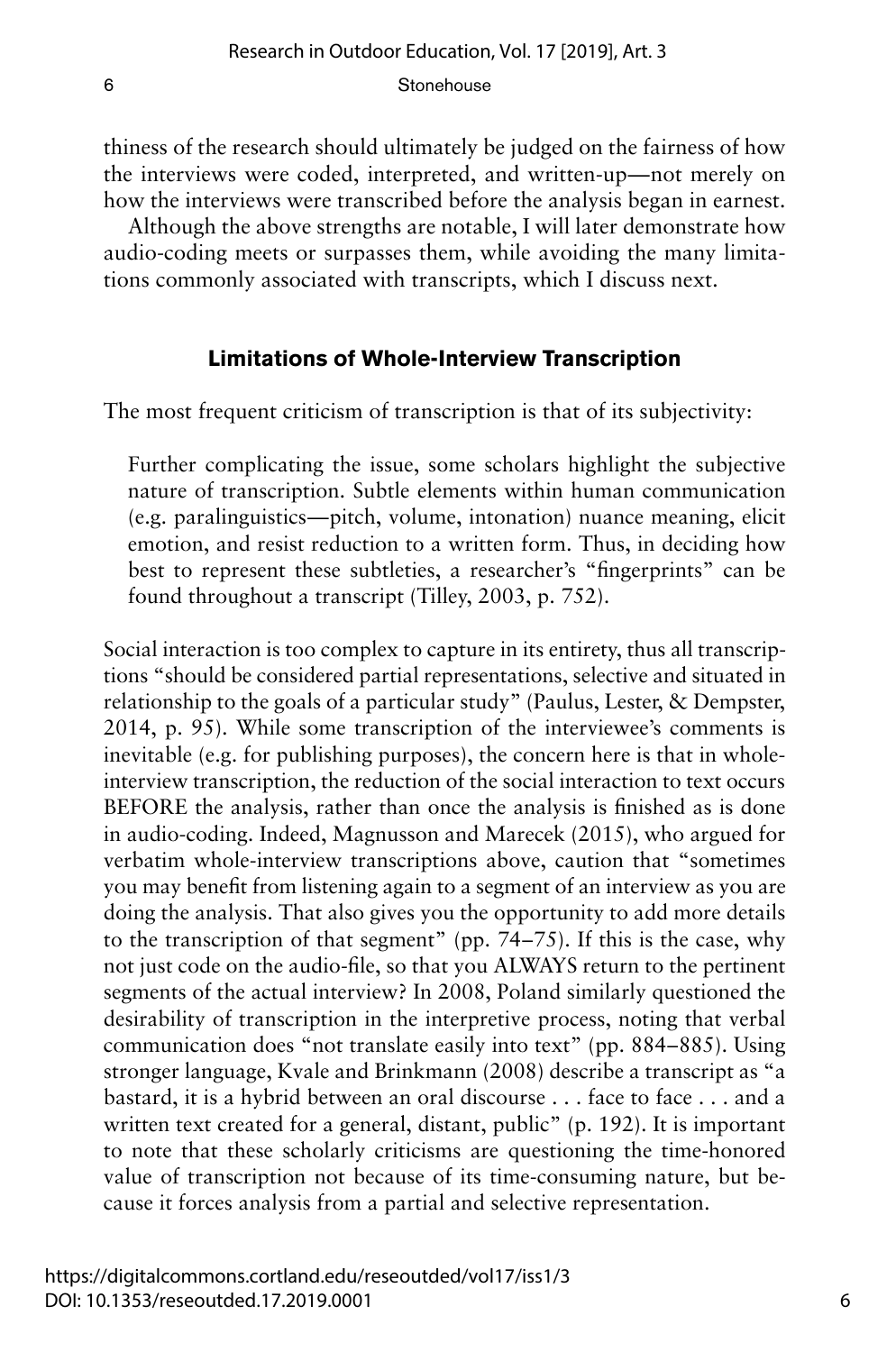As noted earlier, transcription takes roughly five hours for every hour of interview. Even smaller case studies often include some 20 interviews thus creating an additional 100 hours of work. Such expenditure often requires contract researchers to "hire out" for transcription (Josselson, 2013, p. 176). However, such services further distance the researcher from the initial conversation. Remember that a justifying argument for the value of transcription is the slow process of accounting for the interview, word by word, which immerses the researcher in the data—hiring out for transcription or the use of speech-to-text transcription technology eliminates much of this justifying value. Further, such distance means "the researcher should check transcripts against audio recordings to correct any transcription errors, which is a lengthy process in itself" (Wainwright & Russell, 2010, p. 1; see also Bokhove & Downey, 2018, p. 10). Since time is a finite commodity, each small pre-analysis investment necessarily precludes time spent elsewhere on the research (Evers, 2011, Section 4).

If transcriptions, then, are only "partial representations," subjectively covered in the researcher's fingerprints, it is troubling to note that none of the articles I examined in the U.S. outdoor-related journals mention how transcription was approached, nor cite any of the growing literature highlighting the limitations of the transcription process. Further, consider the time invested in whole-interview transcription. As a thought experiment, I'll assume a conservative *n* of 15 for each of the 21 studies I examined. If each interview lasts an hour, typical of many interviews (e.g., Wigglesworth & Heintzman, 2017, p. 77), this equates to a minimum of 315 hours of interview time. Then, using Gillham's (2000a, p. 62) transcription rate of five hours for every hour interviewed, the total amounts to 1575 hours for transcription. Since researchers employing audio-coding will still need to transcribe any (read *only the*) relevant interview sections for publication purposes, some time for this necessary transcription must be subtracted from the 1575 hours above. Again, using Gillham's (2000a, p. 62) figures, if an average interview generates 18 pages and 6000 words, and a researcher using audio-coding transcribes, for publication, 15 sentences at 15 words each for every interview, this equates to less than four percent of each interview being transcribed. Thus, the audio-coding researcher avoids needlessly transcribing 96% of the interviews. If this four percent is subtracted from the 1575 hours above, the sum of unnecessary transcription now totals 1512 hours. In terms of a 40-hour work week, the researchers involved in these 21 articles spent a combined 37.8 weeks transcribing (in the judgement of a growing list of scholars (see below)) unnecessarily. Keep in mind that the calculations here are conservative, and only represent three journals' last four issues. Even so, 37.8 weeks represents more than a full-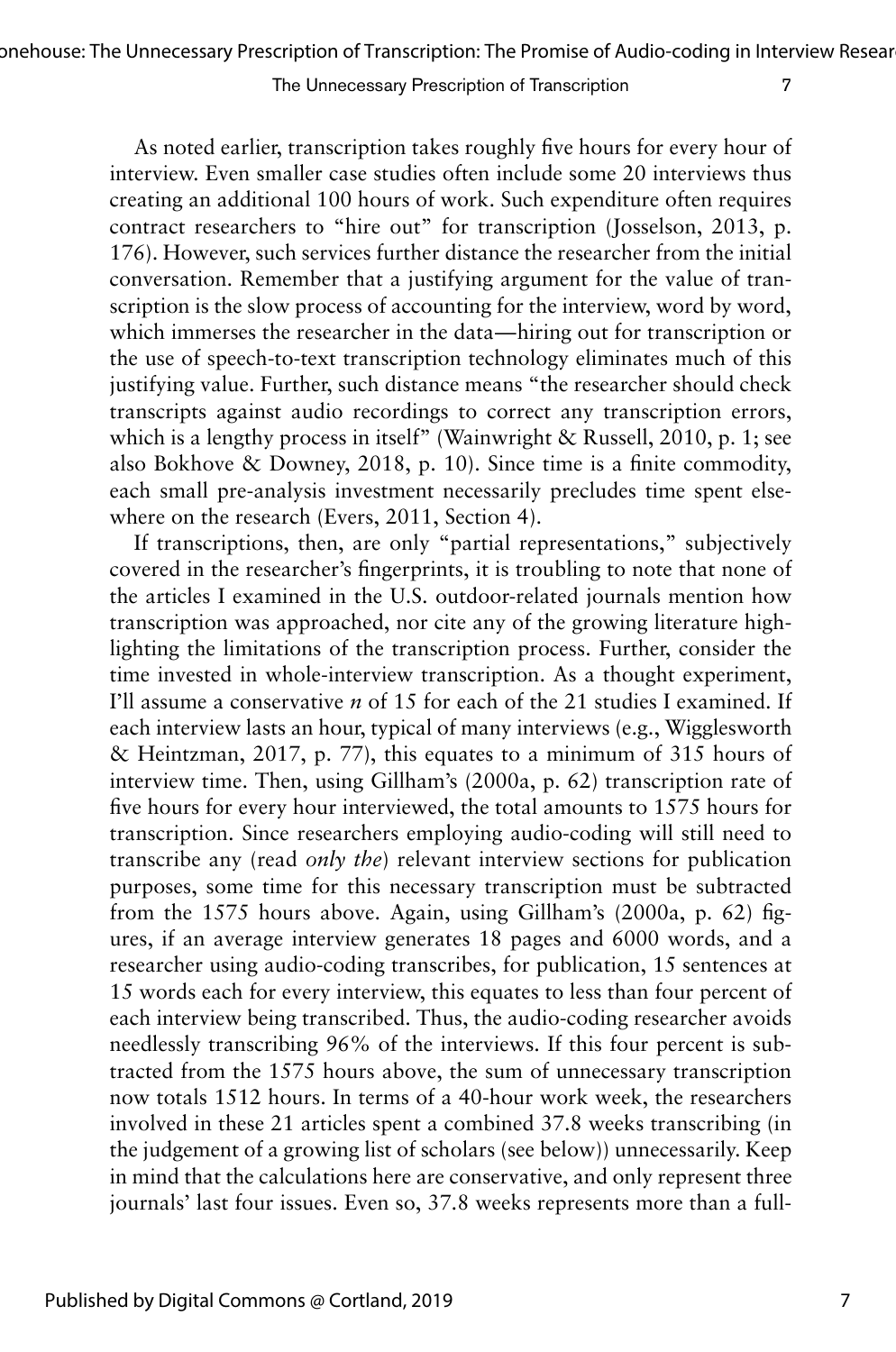time equivalent 9-month academic contract—although many faculty report work weeks that well-exceed the 40 hours per week used in this calculation (see Berg & Seeber, 2016, p. 19).

With the subjectivity of transcription now calling into question its assumed rigor, and its labor-intensive demands on time now well-established, a researcher might reasonably search for alternatives.

#### **Modified Transcriptions**

Evers (2011, Section 5.1.1) separates transcription into three different categories: Jeffersonian, Pragmatic, and Gisted. Jeffersonian is a well-established, highly-detailed, transcription system developed for conversation analysis. Pragmatic transcription is the form most-often used by researchers where the level of detail is matched to the theoretical needs of the research and what is permissible given available time and money. Although the detail may vary with pragmatic transcription, it is typically still a verbatim method. The third style of transcription, gisted, attempts to "get the gist" of an interview. Dempster and Woods (2011) state, "the idea of gisting is to create a summary transcript that captures the essence of a media file's content without taking the same amount of time or resources as a verbatim transcript might require" (p. 22). Where a verbatim transcript may take five hours, a gisted one could take only one or two. Paulus, Lester, and Dempster (2014) further differentiate two types of gisted transcription: "condensed transcripts," where "the transcript is condensed by removing unnecessary words and phrases, leaving a simplified version, but with exact words" and "essence transcription," which retains only a paraphrased version of the recorded data (p. 98). While gisted transcription holds some promise for interview research efficiency, it is even more vulnerable to the charge of researcher subjectivity.

One other proposed transcription efficiency is speech recognition software (Josselson, 2013, p. 192). Essentially, a computer program or webbased tool could process a digitally recorded interview and convert it into text. Although a review of the available automated speech recognition (ASR) software and services is beyond the scope of this paper, and perhaps futile given its constant evolution, Bokhove and Downey (2018) propose its merit for researchers committed to the transcription process. Noting that there is little literature available on the use of ASR in transcription processes (p. 4), these authors conduct several experiments with contemporary technology to determine available accuracy. They take for granted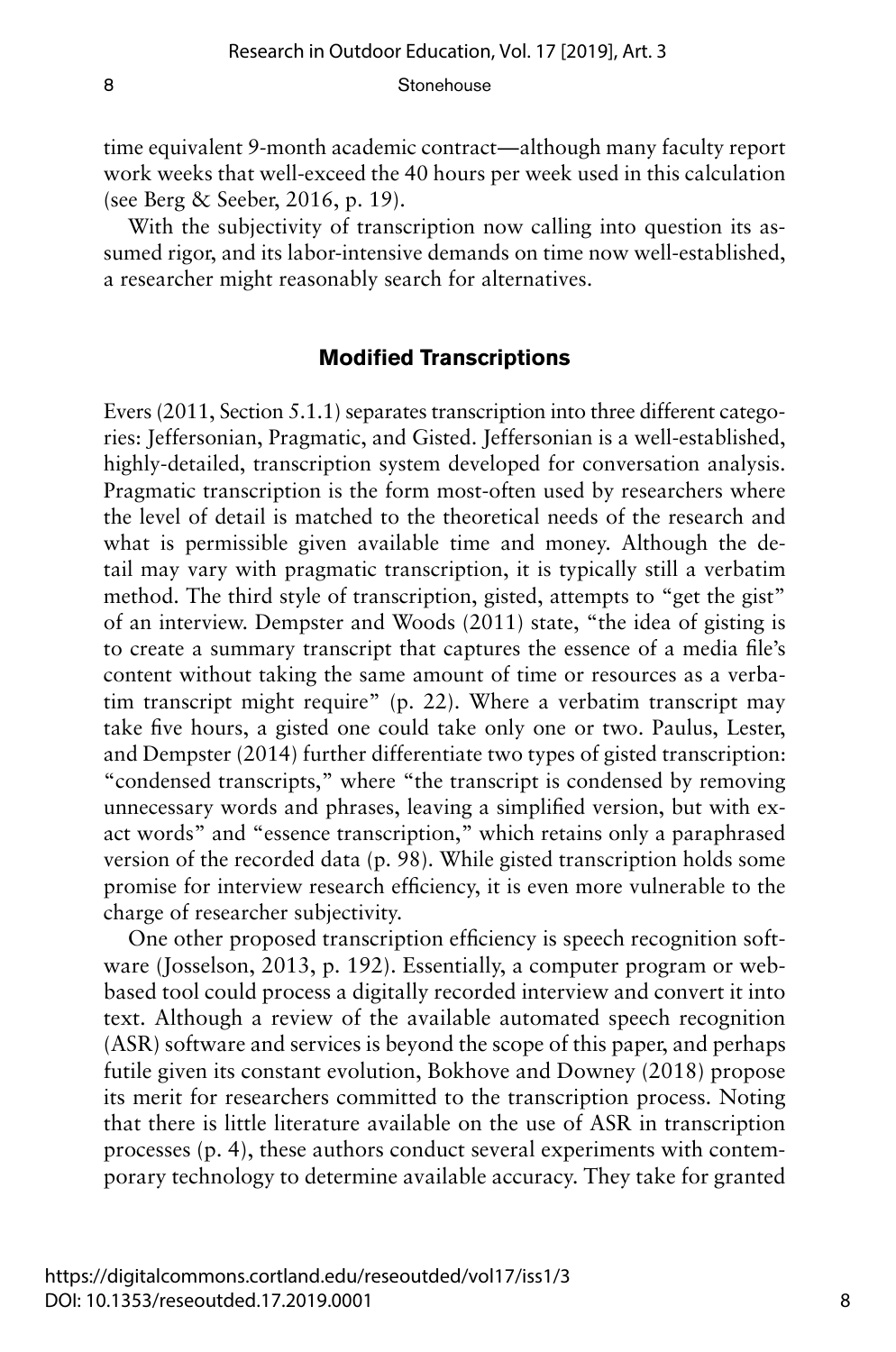that "transcription in the research process will always be a trade-off between available time or means, and the quality of the transcript" (p.3). They therefore posit that a responsible middle-ground between conducting one's own transcription (time-consuming) and paying for others (e.g. www.rev.com) to do it professionally (expensive) is to use ever-improving, free, web-based auto-captioning services (e.g., www.YouTube.com), which achieve accuracies that rival stand-alone software packages. Bokhove and Downey's (2018) results were that in one-on-one high quality recordings, users could expect accuracy surpassing 90%, when the automatically generated transcripts where compared to human generated ones (p. 10). Results dipped to around 68% accuracy in a single-microphone recording of a lecture in a busy classroom (p. 9). While recognizing that accuracy drops on all ASR with multiple speakers, differing accents, interrupted dialogue, domain specific vocabulary, and the quality of the recording, they conclude conservatively that a transcript can be generated within minutes (not including a two-hour wait time, which the researcher can allocate to other tasks) with 66–90+% accuracy (pp. 9–10).

Such advances in technology are certainly remarkable, and are already saving researchers substantial amounts of time. However, as Bokhove and Downey (2018, p. 1) assume from the outset of their paper, all transcription, no matter its origin, will likely require multiple rounds of edits as the researcher checks the transcript against the audio file (see also Wainwright & Russell, 2010, p. 1). Research conducted by Ranchal et al. (2013, pp. 305–307; see also Galletta, 2012, p. 121) suggests that such editing can be time-intensive.

These advances in transcription technology, though, may weaken the justification for transcription, for they decrease researchers' immersion in the interviews, thus distancing them from the recorded conversation. Given the limitations of transcripts noted in the previous section, and the further drawbacks of automatically generated transcripts described here, it would be natural to inquire if alternatives were available. CAQDAS developments have "sparked discussions among researchers about whether it is even necessary to transcribe media files prior to analysis" (Paulus, Lester, & Dempster, 2014, p. 111).

## **The Promise of Audio-Coding**

Surprisingly, audio-coding technology has been available since 1991 (Fielding & Lee, 1991, p. 196), and recognized for its promise as early as 1996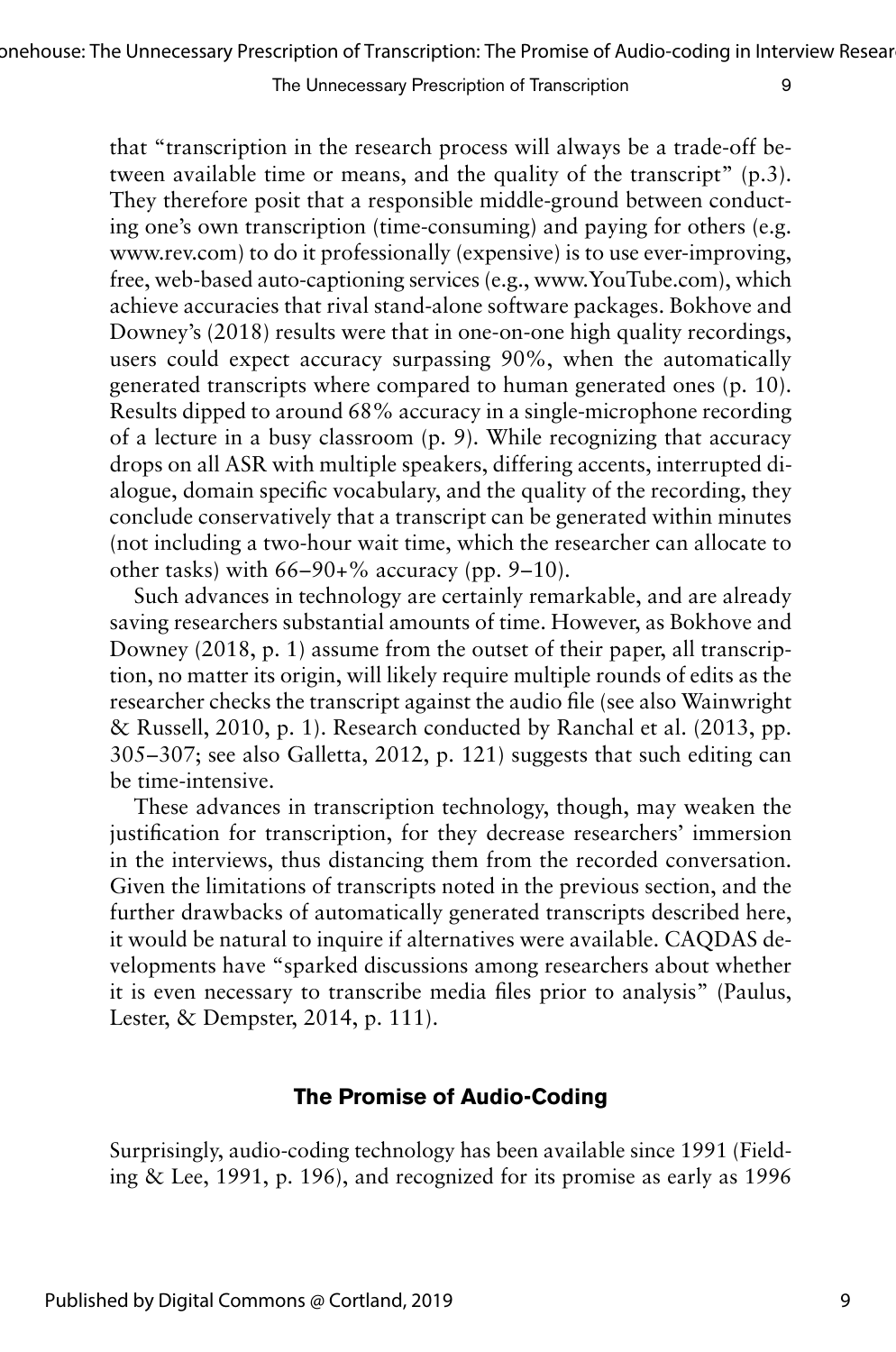(Kvale, 1996, p. 174). Gillham (2000b) similarly appeared comfortable with it in 2000 (p. 61). In fact, a growing number of scholars (Brinkmann, 2013, p. 62; Saldaña, 2016, p. 17; Wainwright & Russell, 2010), some within the field of Outdoor Education (e.g. Thomas, 2007, p. 104), are viewing audio-coding as a viable and integrity-filled alternative.

Such burgeoning support is to be expected when one considers the many benefits of audio-coding. However, before examining its many strengths, it may be helpful to provide a more detailed account of the audio-coding process. As a researcher listens (and re-listens) to each interview, she selects substantive audio sections and can simultaneously attach an open-code for each selection. As the thematic analysis deepens, a researcher is able to aggregate the open codes into broader axial and selective codes (essentially, themes and sub-themes made from the open codes; see Ezzy, 2002, pp. 91–92). It is important to realize that at any moment in this analysis process the researcher can click on a code (open, axial or selective) and immediately listen to the original portion(s) of the interview(s) connected to said code. This ability "to move swiftly between codes and audio excerpts," allows the researcher to "think analytically about the data while being immersed in the flow of the recorded interview, attending to utterances, silences, emotions and the interactive dialectic between interviewer and interviewee in ways that are difficult when reading even detailed transcriptions" (Wainwright & Russell, 2010, p. 3). Notice here that proponents of audio-coding are making the same argument for their technique that proponents of transcription cite for theirs: both techniques provide an immersive experience in the interviews. However, audio-coding uses the interviews themselves for the coding process, rather than a more distant facsimile (i.e. transcript).

Once the analysis has been performed and the themes and sub-themes identified, the researcher can then select the portions of the interviews that best represent each theme and only then transcribe that which will be used in publication. With some foresight, a researcher might have attached an additional "Quotable" open code to any audio selection that was particularly clear or articulate during the analysis phase. When it is time to write, the researcher could then perform a simple CAQDAS query, which would reveal all the quotable sections pertinent to a given theme. The researcher then need only click on each to again hear the interviewee's own words, and transcribe solely the one(s) that best suits the current need.

In addition to interview immersion, saving time through limited transcription, and aiding in the efficiency of the writing phase, audio-coding offers other pronounced benefits. However, these benefits are best explained as responses to the central criticisms lodged towards audio-coding.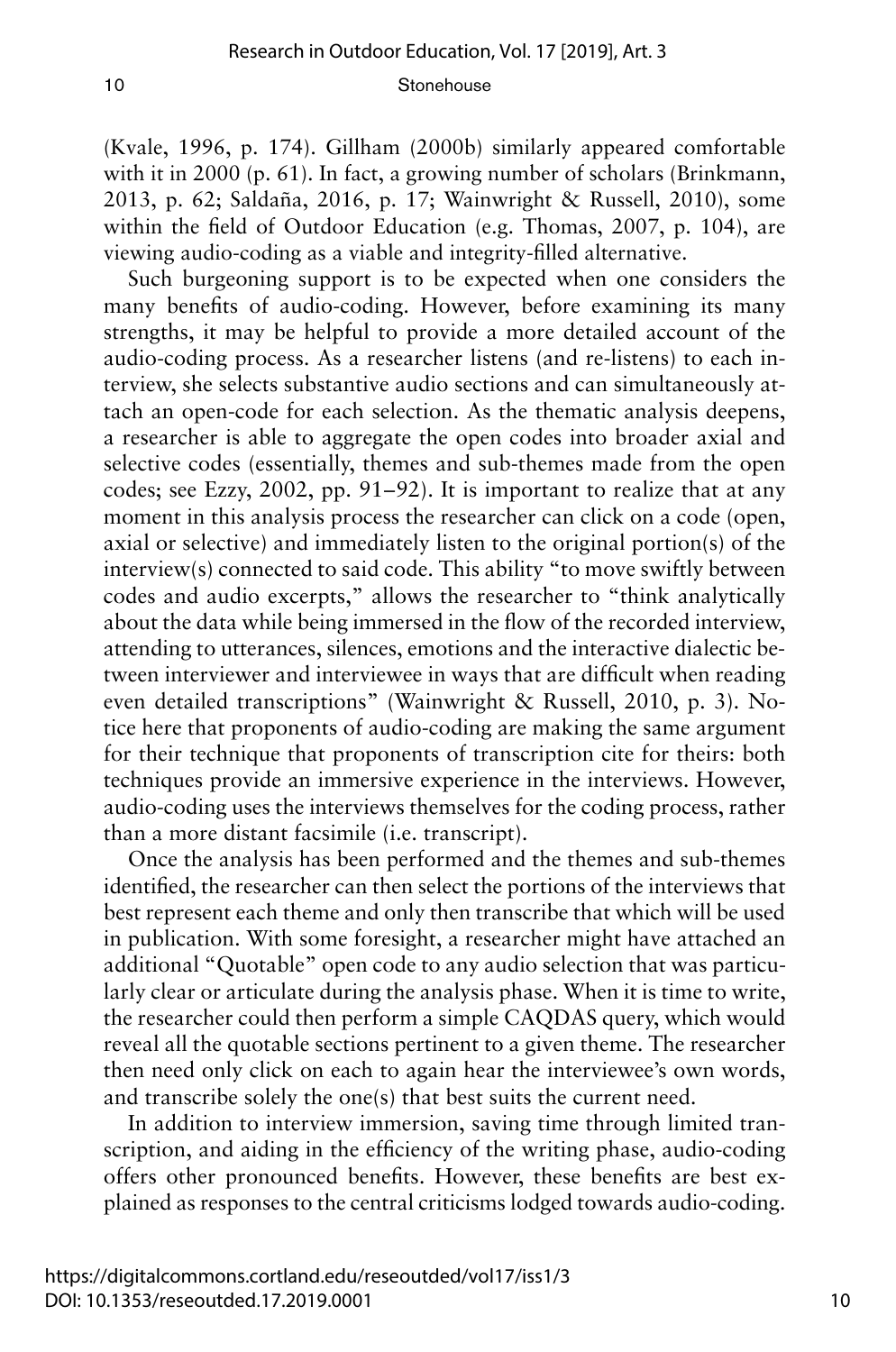onehouse: The Unnecessary Prescription of Transcription: The Promise of Audio-coding in Interview Resear

The Unnecessary Prescription of Transcription 11

# **The Proposed Limitations of Audio-Coding**

Although audio-coding prides itself on time-saving through limited transcription, some (e.g., Fernald, 2001) have suggested that these savings are lost during the analysis phase when the researcher must continually re-listen to the interview in "real-time" speed. The thinking here is that it is far faster to read a created transcript than it is to listen over and over again to the interviewees slowly putting their thoughts together. Initially, this was a limitation of audio-coding. However, recent developments in CAQDAS programs (e.g. see ATLAS.ti 8) now allow the researcher to adjust the play-back speed of the audio recordings. Since speed reading rates can be as fast as 250–300 (see Pastore, 2015) words per minute and average speaking rates are 150 words per minute, reading can be twice as fast as listening. Fortunately, in a review of speech comprehension rate studies, Pastore (2015, p. 67) found that "compressed" or sped-up speech remained comprehensible to rates between 275–300 words per minute. Since clicking on a selected passage or a code within a CAQDAS program immediately loads the audio portion, such technological advances are closing the gap on this traditional advantage between text and speech.

A related proposed limitation is the cumbersome nature of navigating an audio file in comparison to the ease of scanning a transcription (Wainwright & Russell, 2011, p. 3). While I agree that using a mouse to play and pause, fast-forward and rewind an interview is clumsy and inaccurate, foot pedal technology has allowed far greater control of playback (see www. audiotranskription.de). Many CAQDAS programs now integrate foot pedal control directly into their interface (e.g. see ATLAS.ti 8).

As noted earlier, "searchability" of transcripts is a distinct advantage over audio-coding. However, this limitation is not as pronounced as it seems. For, audio files can also be annotated at the time of coding. By way of example, it is common to have an "interview schedule"—a list of questions the researcher intends to ask. When listening to the recorded interviews, the researcher could attach a note or memo directly to the audio file flagging, say, the beginning of question three, or, summarizing a long argument in just a short statement. These notes and memos can then be searched, allowing the researcher to find specifics within an interview, despite not having a full transcription (see Wainwright & Russell, 2010, p. 3 for similar sentiments). Interestingly, this may be a place where the automated speech recognition transcripts, discussed above, and audio-coding could join forces. If a researcher employing audio-coding is still struggling to locate an item within an interview, she might, using ASR technology,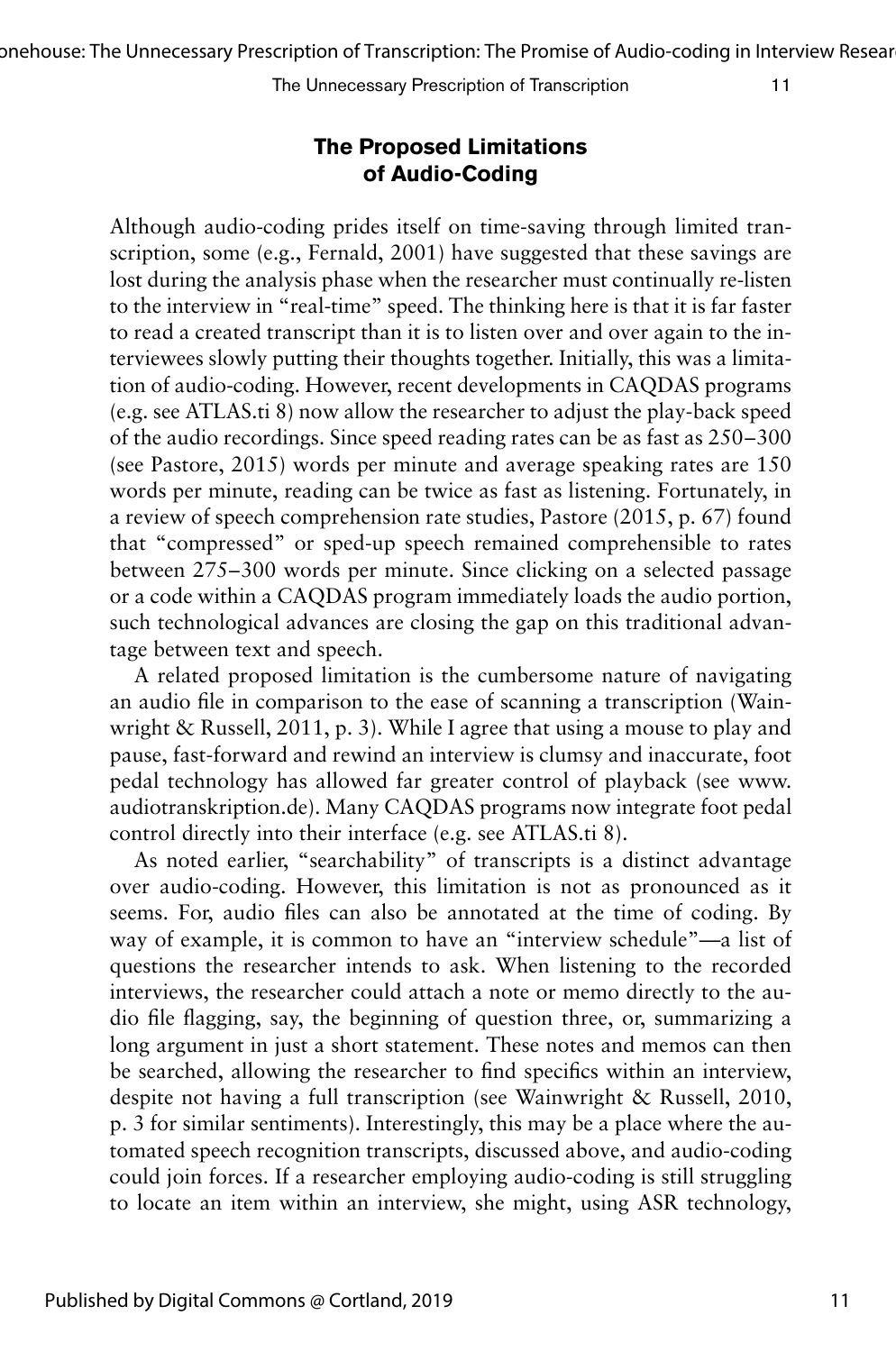create a "first draft," "good enough" transcript in minutes (Bokhove & Downey, 2019, pp. 1–2), in order to locate the idea.

Another critique of audio-coding is its inability to provide a transcript to the interviewee to check for accuracy. As I noted above, however, it seems far more important to check the accuracy of the codes, which directly lead to the findings. Since CAQDAS programs allow for a myriad of output formats, the researcher can easily export a document that highlights the selected sections of the audio file (e.g., from minute 2:25.6 to minute 3:10.2 of the interview) and the codes assigned to them. These documents and the recorded interview itself (assuming IRB and participant consent) can then be shared with a colleague who performs an audit on the codes to confirm the trustworthiness of the research (Guba & Lincoln, 1989, pp. 242–243). Similarly, if a researcher wishes to confirm the few transcribed selections that make it to the final draft of a publication, she could send the appropriate exported documents to each participant to confirm the transcription.

The last proposed limitations I found were in an article written by Evers (2011, Section 6.2.1) where she, a long-time qualitative researcher, experiments with audio-coding both on her own and in her classroom. Although she mentions several new criticisms—a laborious unintuitive number of mouse clicks, unappealing workflow in comparison to the use of transcripts, analysis process sped up too much, less immersion in the data, forgetting uncoded sections of the interview, and limited exportable formats—nearly all can be characterized as her customary practice, preferred learning style, or an unfamiliarity with the software. As to her sense that the analysis process was sped up too much, I can only reference the increasing number of scholars cited throughout the article who have not identified this as a problem. To the contrary, scholars (e.g., Wainwright & Russell, 2010, p. 3) have suggested that the immersive marination in the recordings themselves afforded by audio-coding allow the researcher to think analytically about the data while experiencing the flow, emotion and interchange between interviewer and interviewee in ways that would be difficult through transcription.

No doubt, whole-interview transcription and audio-coding have significant strengths and some limitations. However, I'm convinced that the many benefits of audio-coding described throughout this article make it a more efficient means of interview analysis than transcript-based practices. Seeking such efficiency is not a crude quest for speed, but a realistic recognition of the constraints scholars operate within. Interview-based research is known to be time-consuming (Kvale & Brinkman, 2008, p. 115), and many of the scholars conducting interview-based research within Outdoor Education are professors struggling to manage various responsibilities in the field and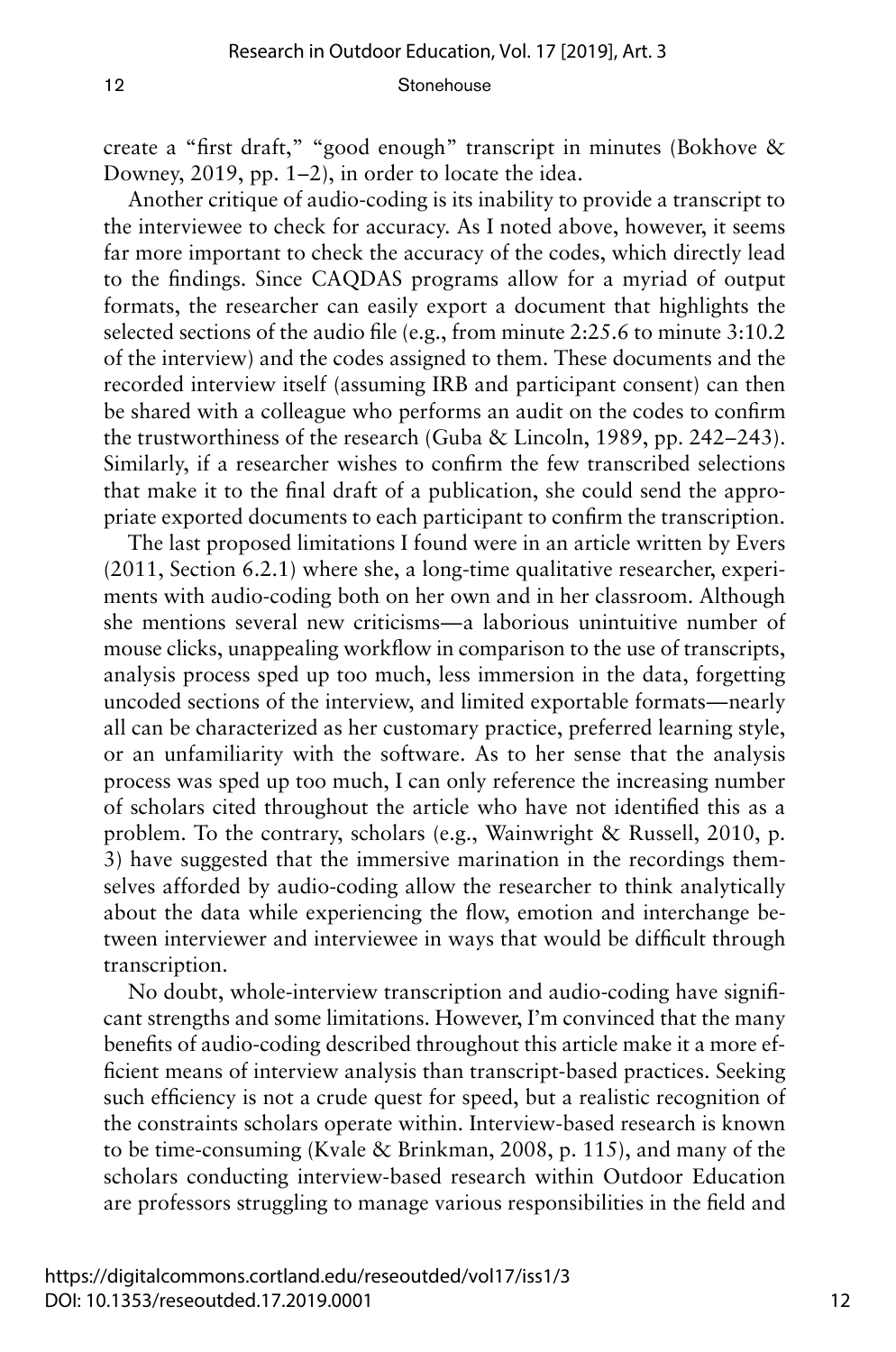classroom (see Berg & Seeber, 2016, p. 19). Therefore, if efficiencies can be made through audio-coding while maintaining rigor, or as some scholars posit, even deepening the interviewer's immersion in the data, thereby positively affecting analysis, such efficiencies should be considered. My belief in the efficacy of the audio-coding process rests not just on the literature cited here, but in my own research. Before transitioning to the conclusion of the article, I will briefly share my own experience using audio-coding for my Ph.D. dissertation (Stonehouse, 2011).

## **An Experience with Audio-coding**

My dissertation topic centered around moral education within expeditionary learning. I used interviews to try and access the moral experiences of participants on an expedition. I accompanied 10 students and one other instructor on a two-week wilderness expedition and conducted two sets of interviews during the field experience. The first set of interviews explored the participants' own concepts of character. The second set of interviews explored how and whether the participants thought the expedition influenced their own character. At the close of the expedition, then, I had 20 interviews at roughly an hour each. This then meant that I was facing 100+ hours of transcription.

In preparing for the field research, I attempted to read broadly within the interview literature. I first encountered the notion of audio-coding within Kvale' s (1996, p. 174) *InterViews* text. Intrigued by the notion of saving some 100 hours of work, I pursued local qualitative research faculty for advice. Although none of the scholars I contacted had personal experience audio-coding, they all felt that the technique was trustworthy and that it could be defended in a methodology chapter. A fortunate encounter with Glyn Thomas, who had used a form of audio-coding in his own 2007 dissertation within Outdoor Education, encouraged me to investigate further. However, not wanting to rush in unaware, I decided to transcribe three interviews first, and then reevaluate. I created a transcription key to maintain consistency (see Bird, 2005, p. 240), and employed what DuBois, Schuetze-Coburn, Cumming, and Paolino (1993, p. 46) call a "broad transcription:" capturing the words verbatim, estimating pauses to be short, medium or long, and listing paralinguistic impressions (e.g. emphasis, emotion), while ignoring backchannel noises (e.g. hmm, uh-huh) and orthographic considerations (e.g., "nuculer"), which were irrelevant to my purposes.

During the transcription of these three interviews, I had a deep sense that I was not using my time as a researcher as effectively as I could. I found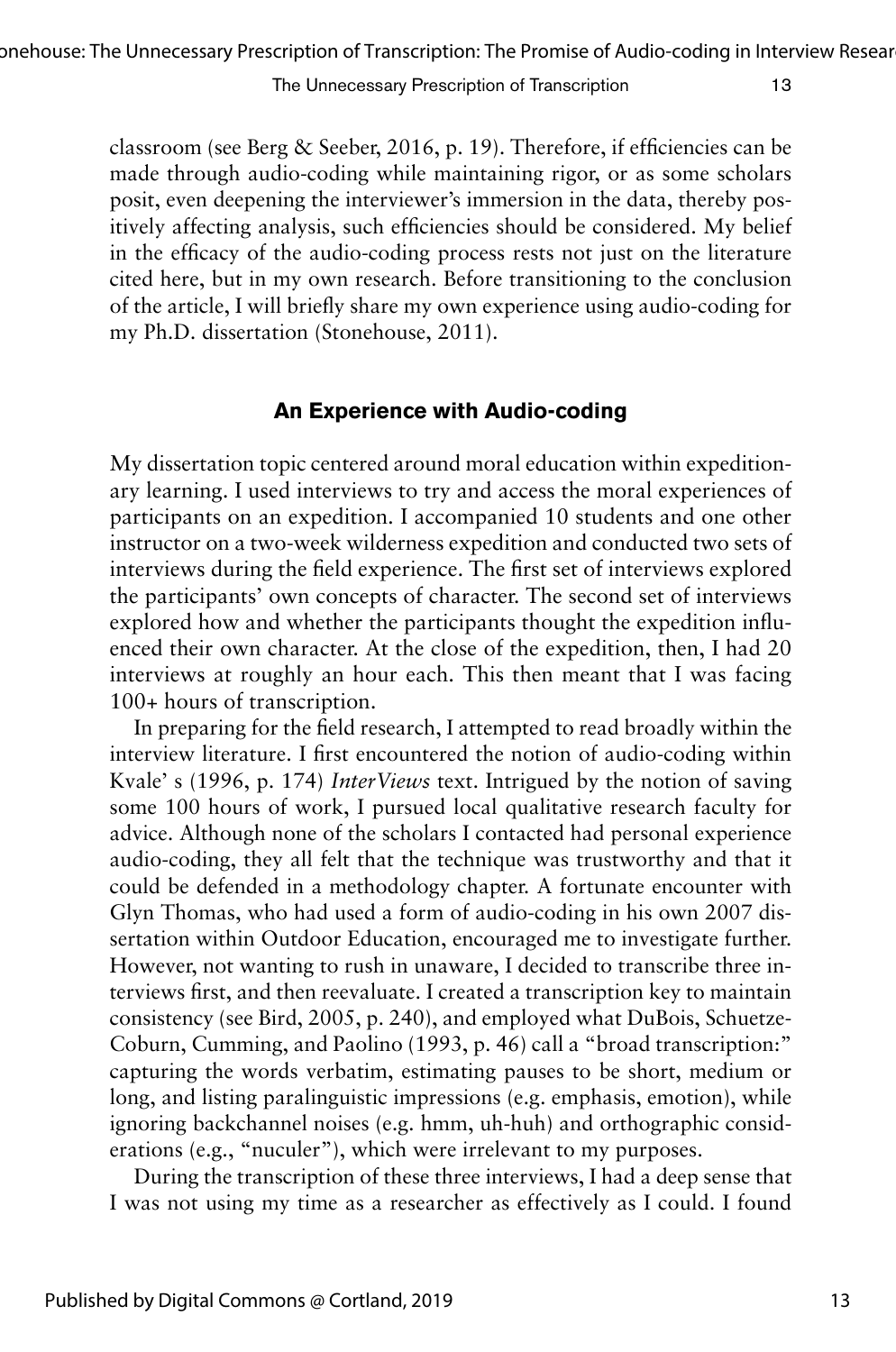myself transcribing long sections that I was nearly certain were tangential to the aims of the project. Admittedly, the process was immersing me in the interviews, but I felt that the audio-coding process would similarly allow me to work through the recordings, phrase by phrase, attaching codes as needed. After re-evaluating, I decided to try audio-coding, convinced that the hope of greater efficiency throughout my research career warranted the time investment necessary to learn the software. On the recommendation of several faculty, I choose ATLAS.ti as a CAQDAS program, which they had used to code transcriptions (most CAQDAS programs permit the input of multiple sources: documents, audio and video files).

Although by no means a techie, I found the program intuitive and rather straight forward. After working through a relatively brief tutorial, in a short while I was coding and making annotations on the audio files. My sense of the time-saving value of audio-coding was immediate. I used audio-coding for the remainder of the project and kept waiting to discover the limitations of the process. Literally, the only drawback that I found, alluded to above, was the one or two instances where I remembered an interviewee saying something pertinent, but could not remember who said it or in which interview (first or second) it occurred. On both occasions, however, I was able to remember pieces of the conversation and search for associated codes, and within a few minutes track down the relevant excerpts. Even this limitation could be further mitigated by occasionally adding descriptive codes to each interview as placeholders that index the conversations.

I was recently reminded of my own student-researcher journey while attending *The 2019 Canadian Student Outdoor Education Conference.* In a single day, I spoke with three different students who were conducting interview research—all of whom felt overwhelmed by the time-intense transcription process. Although none of the students had heard of audiocoding, they all were deeply interested. My sense is that audio-coding as both a concept and practice is an idea whose time has come. I now turn to the conclusion of the article and an appeal that audio-coding be more broadly adopted within Outdoor Education research.

#### **Conclusion**

Given the prevalence of interview-based research, it is curious that so little has been written, for or against, on the long-since-available audio-coding technique. Davidson, Paulus, and Jackson (2016) provide some insight, though: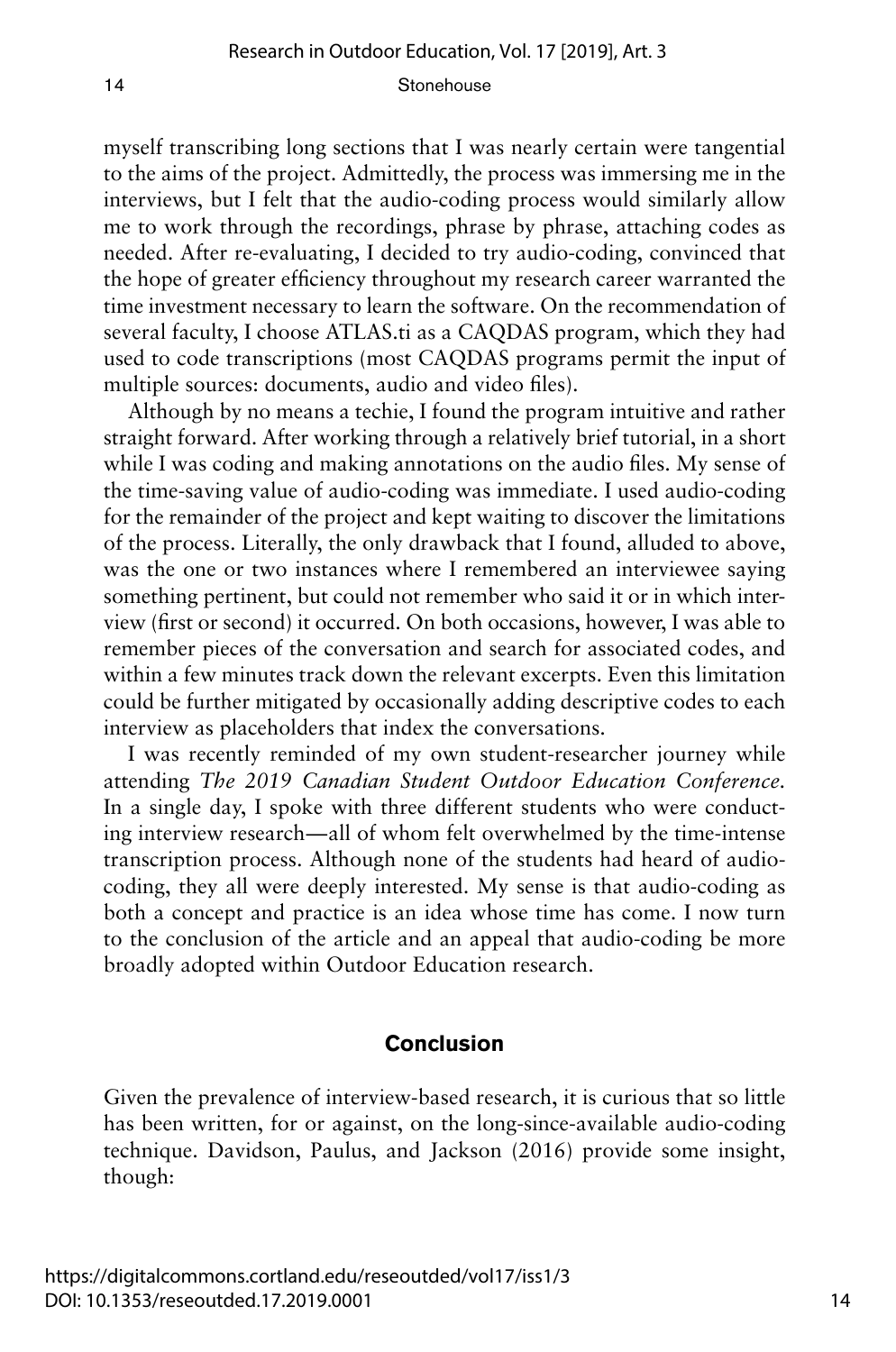Individual qualitative researchers, such as any individuals facing a significant period of social and technological change, followed a variety of paths in their encounters with these new tools and possibilities. Some rushed to embrace them. Others tried tools selectively. Some are still reluctant or outright refuse to come to the party. (p. 606)

For those researchers in this last category, it does seem that the strengths of audio-coding delineated here at the very least warrant a trial investigation by qualitative researchers. Many CAQDAS programs that support audiocoding offer free trial versions of their software. As digital natives become researchers, it is likely that they will see the strong merits of audio-coding, and in-time it will becoming normalized.

Wainwright and Russell (2010) call the dogged commitment to transcripts, a "fetishised form of data," a "'knee-jerk' response to data creation" (p. 1). Citing other scholars, Wainwright and Russell (2010) explain this resistance noting science's bias towards sight and thus texts, and conclude recognizing that some degree of re-training will be necessary "to overcome our shortcomings and feel confident working in aural modalities" (p. 4).

Having earlier noted the relevance of interviewing to Outdoor Education research, I close the paper with one last strong appeal. Those working in the Outdoor Education field often do so because they're convinced of its value. Much of the time, their conviction is derived from their own anecdotal experience of being transformed through education in the out-of-doors, rich in experiential methods and philosophy. Most of these practitioners would like to see Outdoor Education become a greater part of education more broadly. Thus, they find themselves in a position where they need to prove Outdoor Education's value to colleagues or school boards. They look to research to help justify their arguments. Unfortunately, proving the value or effectiveness of Outdoor Education is a difficult and complex endeavor. Much like Einstein's quip, what we might wish to measure may not be measureable. For example, despite significant quantitative efforts to prove the transfer of learning between Outdoor Education programming and other contexts, findings remain at best ambiguous (see Brown's 2010 in-depth treatment of this subject). In contrast, qualitative interview research aims less to prove anything, than to give an account of someone's experience of something. For, transformational experiences are complex and resist reductionist attempts. Perhaps we must concede our universe's metaphysical limitations on our epistemology and humbly accept the authority of our participants' *testimomios* of their experience (Beverly, 2005). These accounts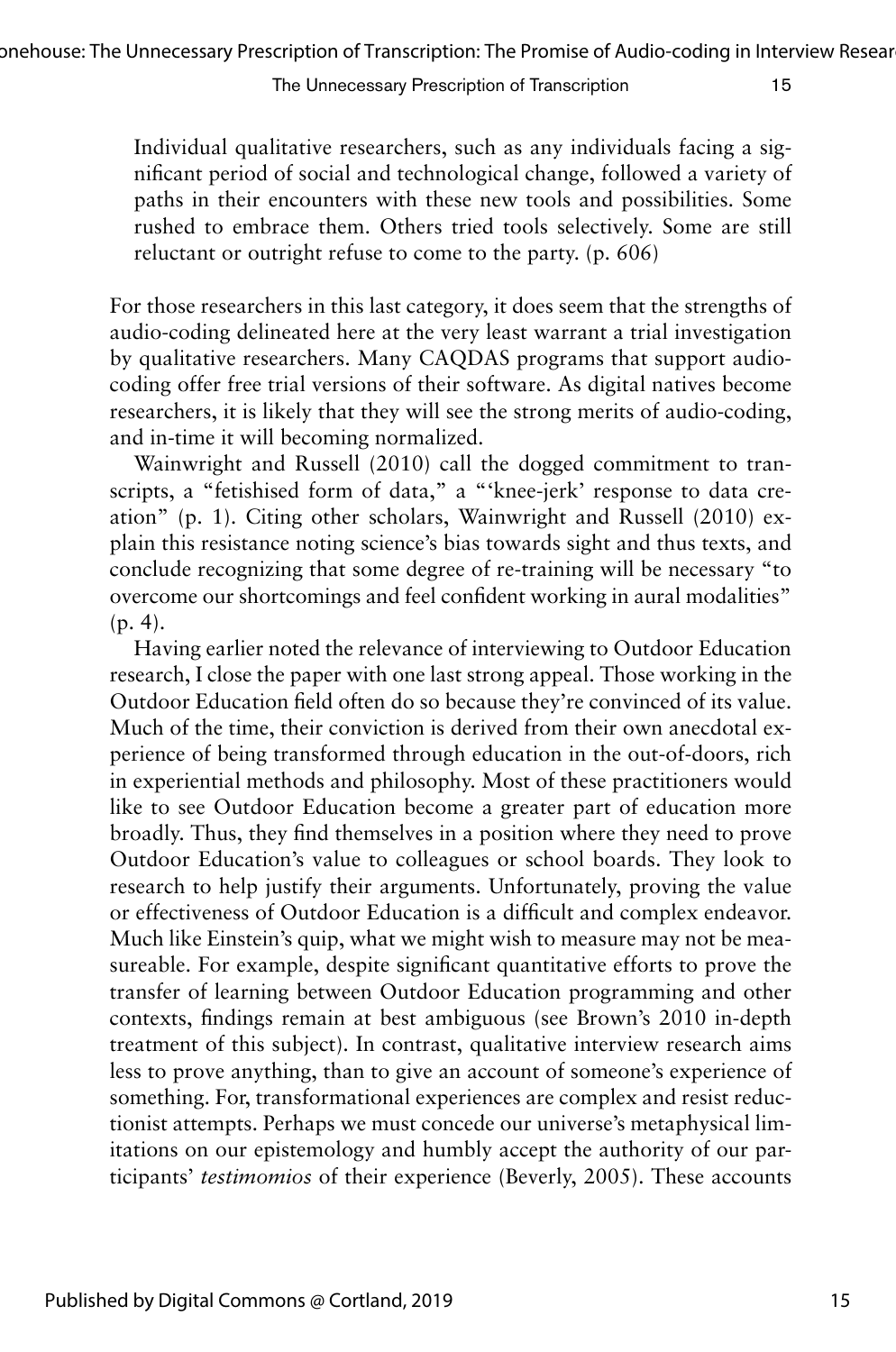of peoples' experiences could add up to a substantiating amount over time (e.g., see Lloyd, Gray, and Truong (2018) who employ interviewing through conducting "a case study to contribute to the growing body of scholarly literature concerning children and outdoor learning" (p. 53)). However, time is the limiting factor. Qualitative interview research is very time intensive, and this is why the efficiencies afforded by audio-coding are so important to our field. By streamlining the analytical workflow while simultaneously increasing the research's trustworthiness, audio-coding could assist in more quickly building generalizable claims from increasing numbers of individual cases (see Flyvbjerg, 2006, pp. 222, 224–225) or cases with a greater number of participants.

## **References**

- Association of Experiential Education (n.d.). *Our values*. Retrieved on 1/8/2019 from: https://www.aee.org/about-us
- Bailey, D. L. & Falk, J. H. (2016). Personal meaning mapping as a tool to uncover learning from an out-of-doors free-choice learning garden. *Research in Outdoor Education, 14*, 64–85.
- Bell, Brent J. & Ricker, Christa. When outdoor orientation program idioculture changes: Understanding student resistence. *Research in Outdoor Education*, *16*, 2018, pp. 1–23.
- Berg, M., & Seeber, B. (2016). *The slow professor: Challenging the culture of speed in the academy*. Toronto, ON: University of Toronto Press.
- Beverley, J. (2005). *Testimonio*, subalternity, and narrative authority. In N. K. Denzin & Y. S. Lincoln (Eds.), *The SAGE handbook of qualitative research* (pp. 547–557). Thousand Oaks, CA: Sage Publications.
- Bird, C. (2005). How I stopped dreading and learned to love transcription. *Qualitative Inquiry*, *11*(2), 226–248.
- Bokhove, C., & Downey, C. (2018). Automated generation of 'good enough' transcripts as a first step to transcription of audio-recorded data. *Methodological Innovations*, *May-August,* 1–14.
- Brinkmann, S. (2013). *Qualitative interviewing*. Oxford: Oxford University Press.
- Brown, M. (2010). Transfer: Outdoor adventure education's Achilles heel? Changing participation as a viable option. *Australian Journal of Outdoor Education*, *14*(1), 13–22.
- Creswell, J. W. (2013). *Qualitative inquiry and research design: Choosing among five approaches* (3rd ed.). Los Angeles, CA: Sage Publications.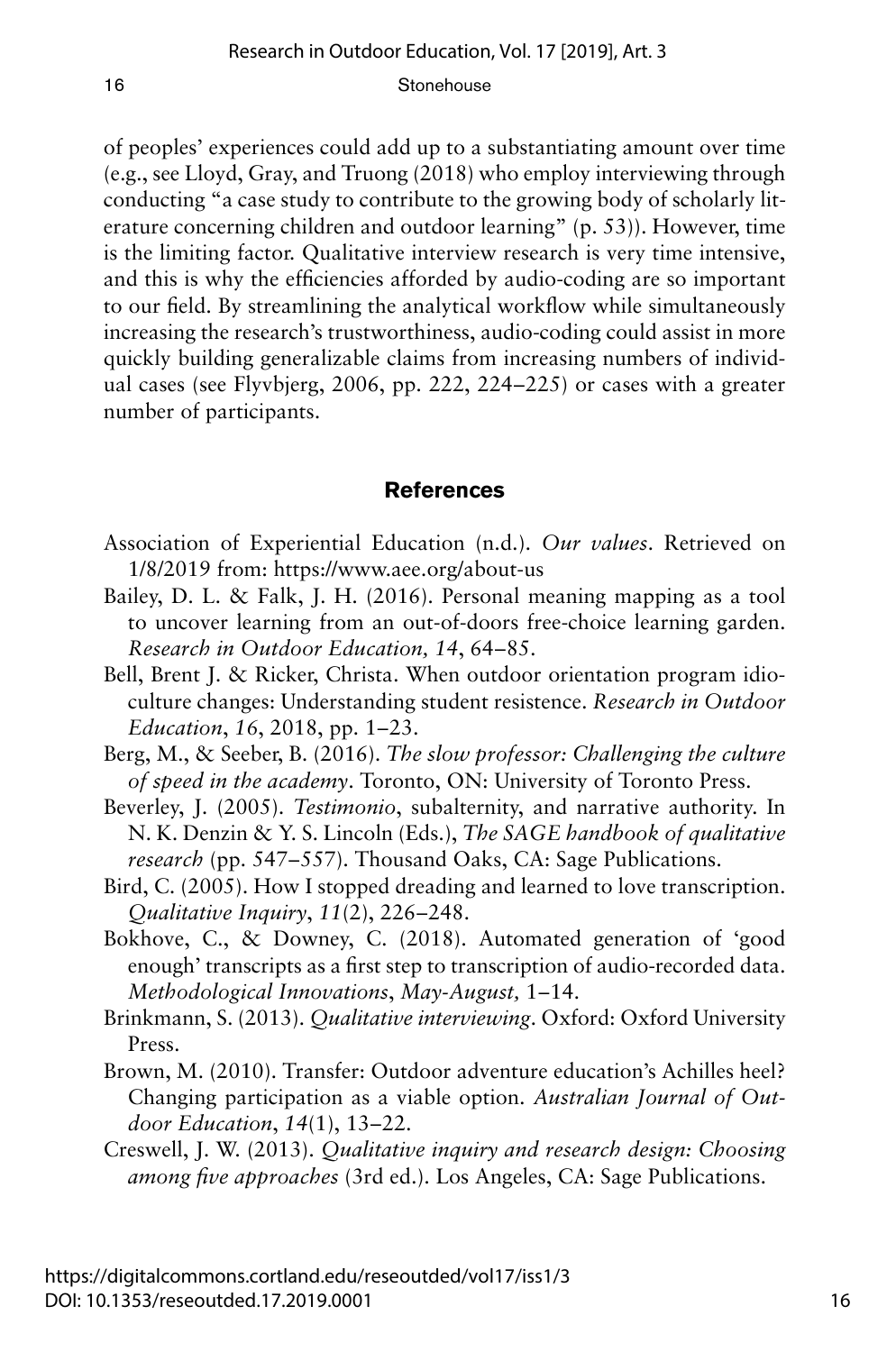onehouse: The Unnecessary Prescription of Transcription: The Promise of Audio-coding in Interview Resear

The Unnecessary Prescription of Transcription 17

- Creswell, J. W. (2014). *Research design: Qualitative, quantitative, and mixed methods approaches* (4th ed.). Thousand Oaks, CA: Sage Publications.
- Davidson, J, Paulus, T. & Jackson, K. (2016). Speculating on the future of digital tools for qualitative research, *Qualitative Inquiry*, *22*(7), 606–610.
- Dempster, P. & Woods, D. (2011). The economic crisis through the eyes of Transana. *Forum: Qualitative Social Research. 12*(1), Article 16.
- Dewey, J. (1929/1958). *Experience and nature*. New York, NY: Dover.
- Carey, M. (2012). *Qualitative research skills for social work: Theory and practice*. Farnham, UK: Routledge.
- Dorfsman, M. I., & Horenczyk, G. (2018). Educational approaches and contexts in the development of a heritage museum. *Journal of Experiential Education*, *41*(2), 170–186.
- Drever, E. (2003). *Using semi-structured interviews in small-scale research: A teacher's guide*. Glasgow: SCRE Centre, University of Glasgow.
- Du Bois, J. W., Schuetze-Coburn, S., Cumming, S., & Paolino, D. (1993). Outline of discourse transcription. In J. A. Edwards & M. D. Lampert (Eds.), *Talking data: Transcription and coding in discourse research* (pp. 45–87). Hillsdale, NJ: Lawrence Erlbaum Associates.
- Evers, J. (2011). From the past into the future. How technological developments change our ways of data collection, transcription and analysis. *Forum Qualitative Research, 12*(1), Article 38.
- Ezzy, D. (2002). *Qualitative analysis: Practice and innovation*. Crows Nest, NSW: Routledge.
- Fernald, D. (2001, April 02). *Coding interviews: Audio files vs. verbatim transcriptions*. Message posted to: http://forum.atlasti.com/archive/index .php/t-690.html. Retrieved on 01/08/19.
- Fielding, N., & Lee, R. (1991). *Using computers in qualitative research*. London: Sage.
- Flyvbjerg, B. (2006). Five misunderstandings about case-study research. *Qualitative Inquiry, 12*(2), 219–245.
- Galletta, A. (2012). *Mastering the semi-structured interview and beyond: From research design to analysis and publication*. New York, NY: NYU Press.
- Gillham, B. (2000a). *Case study research methods*. London: Continuum.
- Gillham, B. (2000b). *The research interview*. London: Continuum.
- Guba, E., & Lincoln, Y. (1989). *Fourth generation evaluation*. Newbury Park, CA: Sage Publications.
- Hahn, C. (2008). *Doing qualitative research using your computer: A practical guide.* Los Angeles, CA: Sage.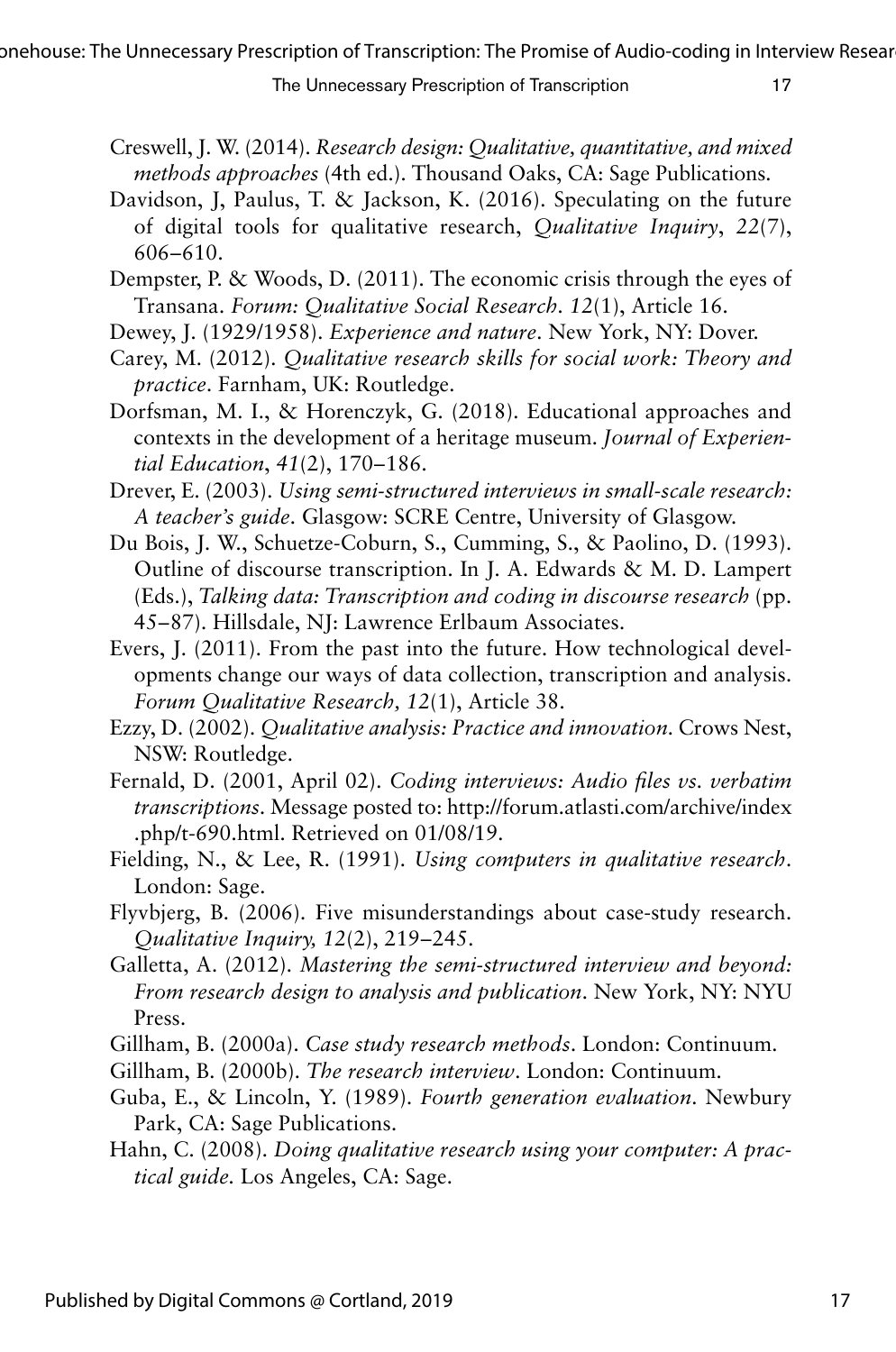- Josselson, R. (2013). *Interviewing for qualitative inquiry: A relational approach*, (1st ed.). New York, NY: Guilford Press.
- Kong, T., Mahoney, D., & Plummer, K. (2002). Queering the interview. In J. F. Gubrium & J. A. Holstein (Eds.), *Handbook of interview research: Context & method* (pp. 239–258). Thousand Oaks, CA: Sage Publications.
- Kvale, S. (1996). *InterViews: An introduction to qualitative research interviewing.* Thousand Oaks, CA: Sage Publications.
- Kvale, S., & Brinkmann, S. (2008). *InterViews: Learning the craft of qualitative research interviewing* (2nd ed.). Thousand Oaks, CA: Sage Publications.
- Lloyd, A., Gray, T., & Truong, S. (2018). Seeing what children see: Enhancing understanding of outdoor learning experiences through body worn cameras. *Journal of Outdoor Recreation, Education and Leadership*, *10*(1), 52–66.
- Magnusson, E., & Marecek, J. (2015). *Doing interview-based qualitative research: A learner's guide*. Cambridge: Cambridge University Press.
- Maxwell, J. A. (2013). *Qualitative research design: An interactive approach* (3rd ed.). Thousand Oaks, CA: Sage Publications.
- Miles, M., Huberman, A., & Saldaña, J. (2014). *Qualitative data analysis: A methods sourcebook* (3rd ed.). Thousand Oaks, CA: Sage.
- Pastore, R. (2015). Making multimedia learning more efficient: Current research and practice. *TechTrends, 59*(2), 66–74.
- Paulus, T. M., Lester, J. N., & Dempster, P. G. (2014). *Digital tools for qualitative research*. Los Angeles, CA: Sage.
- Peräkylä, A. (2005). Analyzing talk and text. In N. K. Denzin & Y. S. Lincoln (Eds.), *The SAGE handbook of qualitative research* (3rd ed., pp. 869–886). London: Sage.
- Poland, B. (2008). Transcription. In L. M. Given (Ed.), *The Sage encyclopedia of qualitative research methods* (pp. 884–886). Los Angeles, CA: Sage Publications.
- Ranchal, R., Taber-Doughty, T., Guo, Y., et al. (2013). Using speech recognition for real-time captioning and lecture transcription in the classroom. *IEEE Transactions on Learning Technologies*, *6*(4), 299–311.
- Rapley, T. (2012). The (extra) ordinary practices of qualitative interviewing. In J. F. Gubrium, J A. Holstein, A. B. Marvasti, and K. D. McKinney (Eds.), *The Sage Handbook of Interview Research* (2nd ed.), (541–554). Thousand Oaks, CA: Sage Publications.
- Rubin, H. J., & Rubin, I. (2012). *Qualitative interviewing: The art of hearing data* (3rd ed.). Thousand Oaks, CA: Sage.